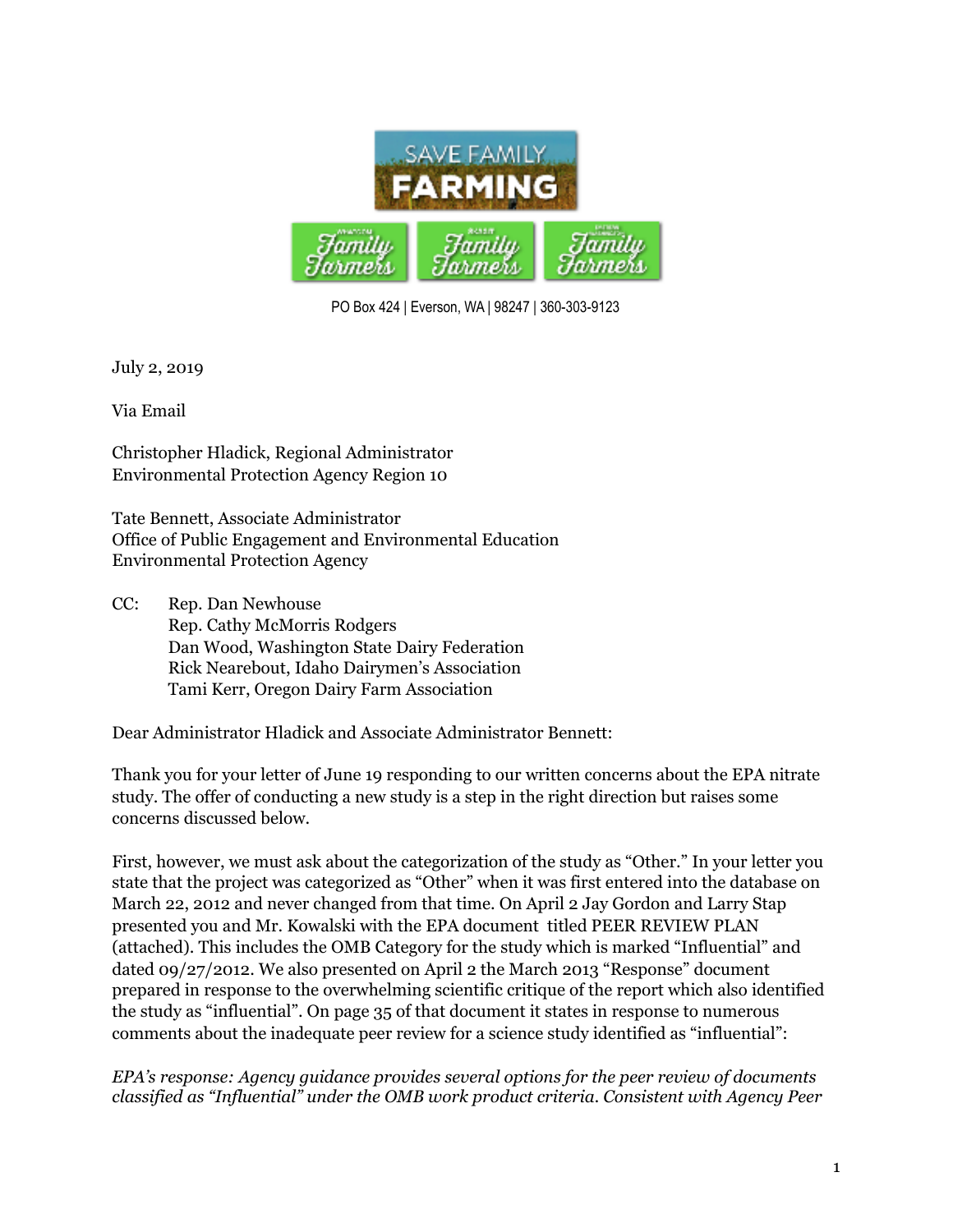*Review Guidance, EPA utilized an external peer review approach, which included scientists from USGS, and the U.S. Department of Agriculture.* 

If you have documentation of the categorization you describe we ask that you provide it to us. Since our repeated requests for documentation of that categorization have been ignored and given the clear record of the "influential" categorization, we continue to believe that the "other" categorization is a fabrication intended to cover up the lack of adequate review.

In addition to your assertion of the "Other" categorization contradicting two EPA documents, it seems problematic that this study would ever be considered for that category given the OMB definition of "influential science information:"

*scientific information the agency reasonably can determine will have or does have a clear and substantial impact on important public policies or private sector decisions. In the term 'influential scientific information,' the term 'influential' should be interpreted consistently with OMB's government-wide information quality guidelines and the information quality [guidelines of the agency. \(https://en.wikipedia.org/wiki/](https://en.wikipedia.org/wiki/U.S._Government_peer_review_policies) [U.S.\\_Government\\_peer\\_review\\_policies\\_](https://en.wikipedia.org/wiki/U.S._Government_peer_review_policies)* 

Even if the EPA categorized the study as "Other" there can be no justification of that categorization based on the OMB definition. When one party under the AOC must spend upwards of \$10 million to comply based on this study, when others made a decision to cease dairy operations as a result of the study and resulting enforcement and when 400 other dairies are forced to absorb additional costs because of the lawsuits and court decisions based on the study, would any reasonable person or judge determine that this study has no impact on private sector decisions?

The document showing the "influential" category states there would be 4 to 10 peer reviewers and these would be "independent experts." Yet, two of the three who submitted reviews were from the EPA and the one from the USGS noted similar criticism of the report submitted by numerous science experts from other agencies, tribes, industry and academia. The fourth reviewer, Dr. David Tarkalson from the Agricultural Research Service, asked his name be removed because he did not have access to substantive parts of the data and conclusions. Apparently the other reviewers also received a copy of the study with some of the most significant data and conclusions missing. Does the EPA consider it a proper review when reviewers are provided significantly redacted data and conclusions?

You state in your letter that "seven years later the EPA has not received any scientific studies or data that would serve as a basis for reconsidering the study's conclusions.": Mr. Hladick, during our November 1, 2018 meeting with you we presented you with a three inch binder containing over fifteen very detailed documents from science experts who, without exception, presented very strong critiques of the study. Some of those critiques are positively damning and validate our concern that the study and conclusions go beyond incompetence to falsification. At your request, we met with Mr. Kowalski and other staff on February 27, 2019 and presented a very detailed critique by a retired former NRCS senior agronomist, Mr. Richard Fasching. His analysis presents a solid scientific indictment of this study and he concludes, as a number of others experts have, that the study qualifies as fraud. You note this is a serious allegation.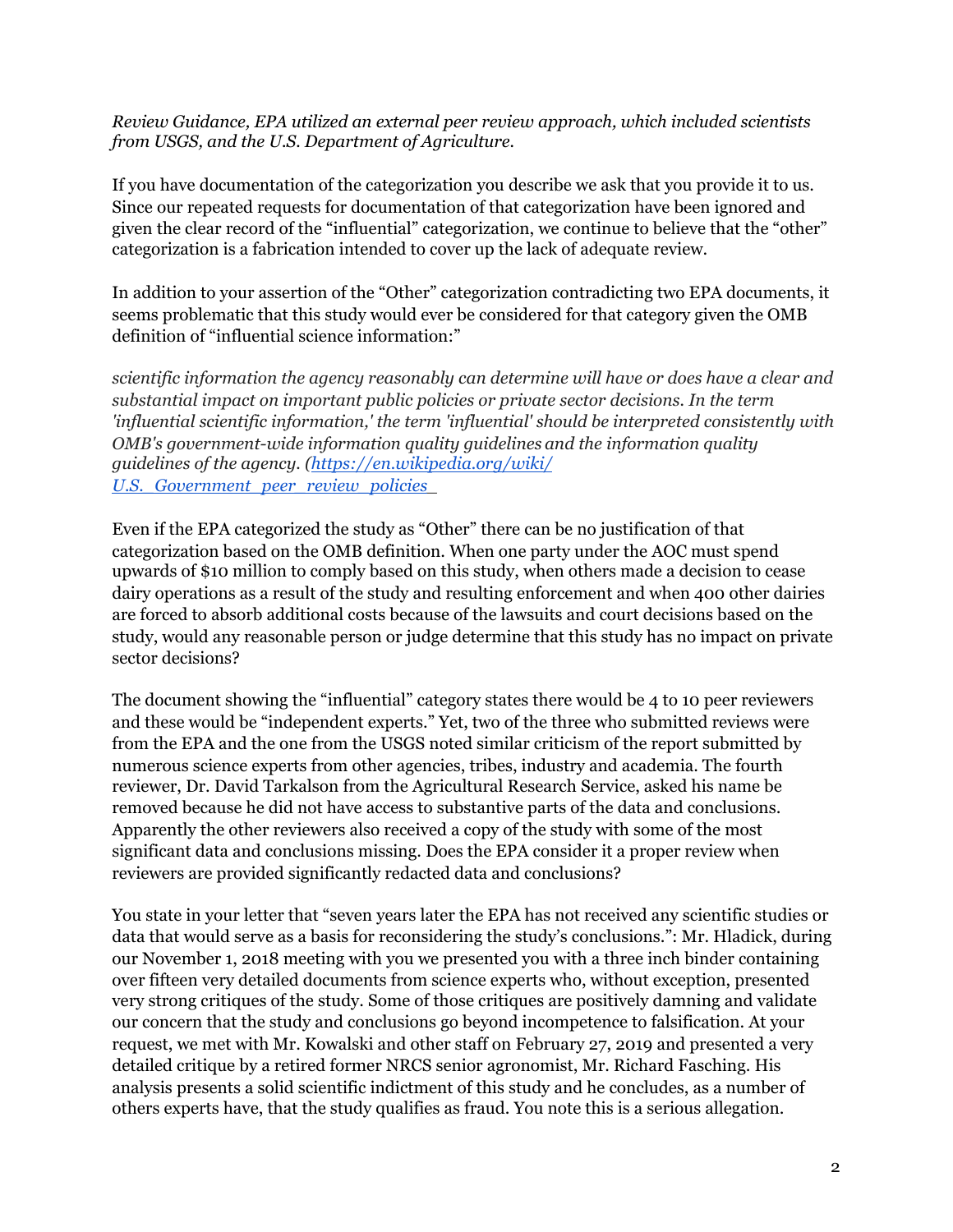Indeed it is, as serious as the consequences for our dairy farms. This allegation, when proven, may indeed impact the future of EPA staff involved in this, as this study has very significant impact on the future of a large number of multi-generation family farms. We do not withdraw that allegation in any degree. The actions of your staff in fraudulently conducting the study have now been amplified by the fraudulent effort to cover the failure of the peer review.

Your rejection of a "second" peer review is based on your conclusion that it would not be useful because you state "the conclusions of which have been confirmed by subsequent data generated by the dairies themselves." Every science expert (except for the two internal EPA reviewers) agreed that the data was faulty and that the conclusions EPA drew were not supported by the data. We have never disputed that the data shows levels of nitrate in groundwater above EPA limits. What is in dispute is the source of the nitrate. The report says this nitrate comes from current dairy operations. Current water testing data such as that generated by the dairies under the AOC continue to confirm high levels of nitrate. But, this does not identify the source. We are not requesting a first real peer review in order to verify high levels of nitrate –– that fact has never been in dispute. We want the truth about the source of that nitrate and the EPA study demonstrably fails in identifying the source.

Your letter also states that the current data shows that actions by the dairies have begun to reduce nitrate concentrations in groundwater. It appears to us that your staff has consistently used the data for contradictory purposes. The purpose of the February 27 meeting was for Mr. Kowalski and the staff to show us that the current data show high and even higher levels of nitrate than previous tests thereby justifying the enforcement and showing that the original study was "too conservative." We acknowledge that recent testing continues to show very high levels of nitrate from a few wells. But, where did this come from? When Mr. Fuentes said field applications were showing much improvement he was asked if that was showing up in the data. He reported that it takes a long time for improvements to show in reduced nitrate levels. He is correct as a recent science study from Canada shows it takes 30 to 50 years of improved farm practices to begin to reduce legacy nitrate. But your letter claims that reduced levels in current testing show the enforcement is working. This contradictory use of current data only adds to the mistrust.

We must ask again: why are you and your staff so afraid of a real peer review by recognized experts? Farmers have been asking for it, recognizing that it may indeed show significant contributions from current dairy operations. If so, changes need to be made. In any case, we want the truth. Truth in science has always required transparency. That's why many were encouraged by the commitment of the new administration to that transparency. Your objection to a reasonable request to address the failure of the previous administration's resistance to that transparency is troubling indeed. As more farmers and farm groups around the nation come to understand the serious failings of this EPA science study, the attempt to cover up that failing and the rejection of our request for improved transparency in critically important science, trust in this administration's willingness to right the wrongs of the past will be lost.

Finally, regarding the suggestion of a new study. We must ask: if the first study was flawed in design, execution and conclusions how could we be assured a new study conducted by the same team would be better? Would you be willing to allow outside experts such as from the ARS be involved in this study every step of the way? Would a legitimate peer review be allowed this